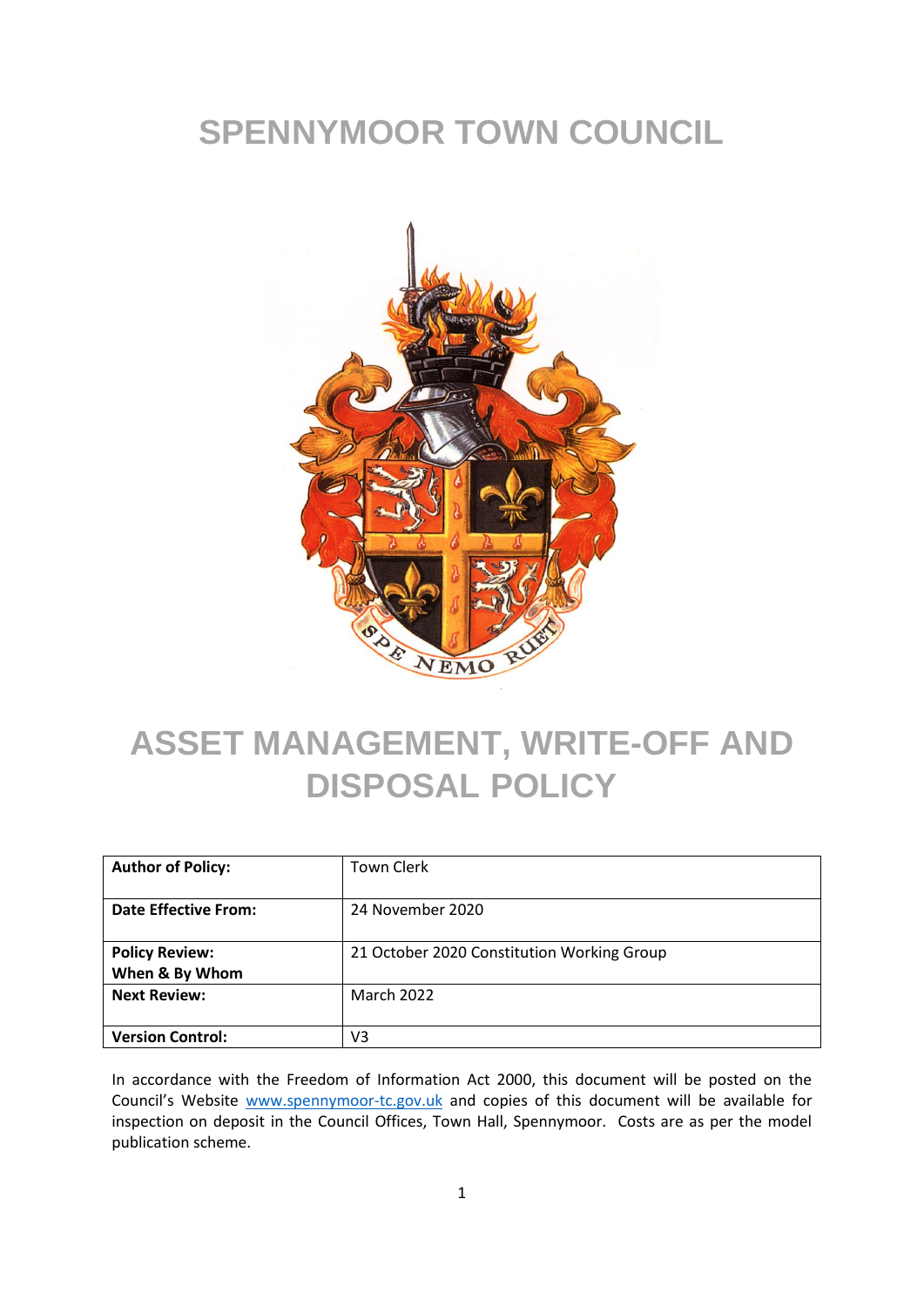# **1. Definition of Asset Management**

A set of tools and organisational procedures designed to support the proficient management of equipment and software. Asset management stresses full lifecycle management from procurement to disposal.

#### **Policy Objectives:**

- To facilitate the overall management of risk for all capitalised equipment, land, buildings and software for the organisation
- To improve asset utilisation, identify and remove problem assets and those assets which are dormant avoiding redundant maintenance and warranty coverage
- To generate and maintain an accurate and current Asset Register of all equipment and software
- To ensure the organisation fulfils its legal, statutory and audit requirements in relation to capitalised equipment and software.
- To provide appropriate management information in relation to capitalised equipment and software

#### **Policy:**

- 1. An Asset Register will be generated and maintained by the Finance Manager. This Register will include all capitalised equipment and software with a purchase or revaluation value of £1,000 and above, including collection items that in total equal or exceed £1,000.
- 2. The Asset Register will be available to all staff with detailed access provided for those with purchasing or local management responsibilities.
- 3. The Register and related information will be used to generate management information for the organisation including:
	- a. Improved forecasting and budget allocation;
	- b. Improved procurement decisions by provision of information to assist in the determination of such issues as the costs / benefits and risks of lease versus purchase options; and,
	- c. Improved planning and flexibility of technology upgrade and refreshment.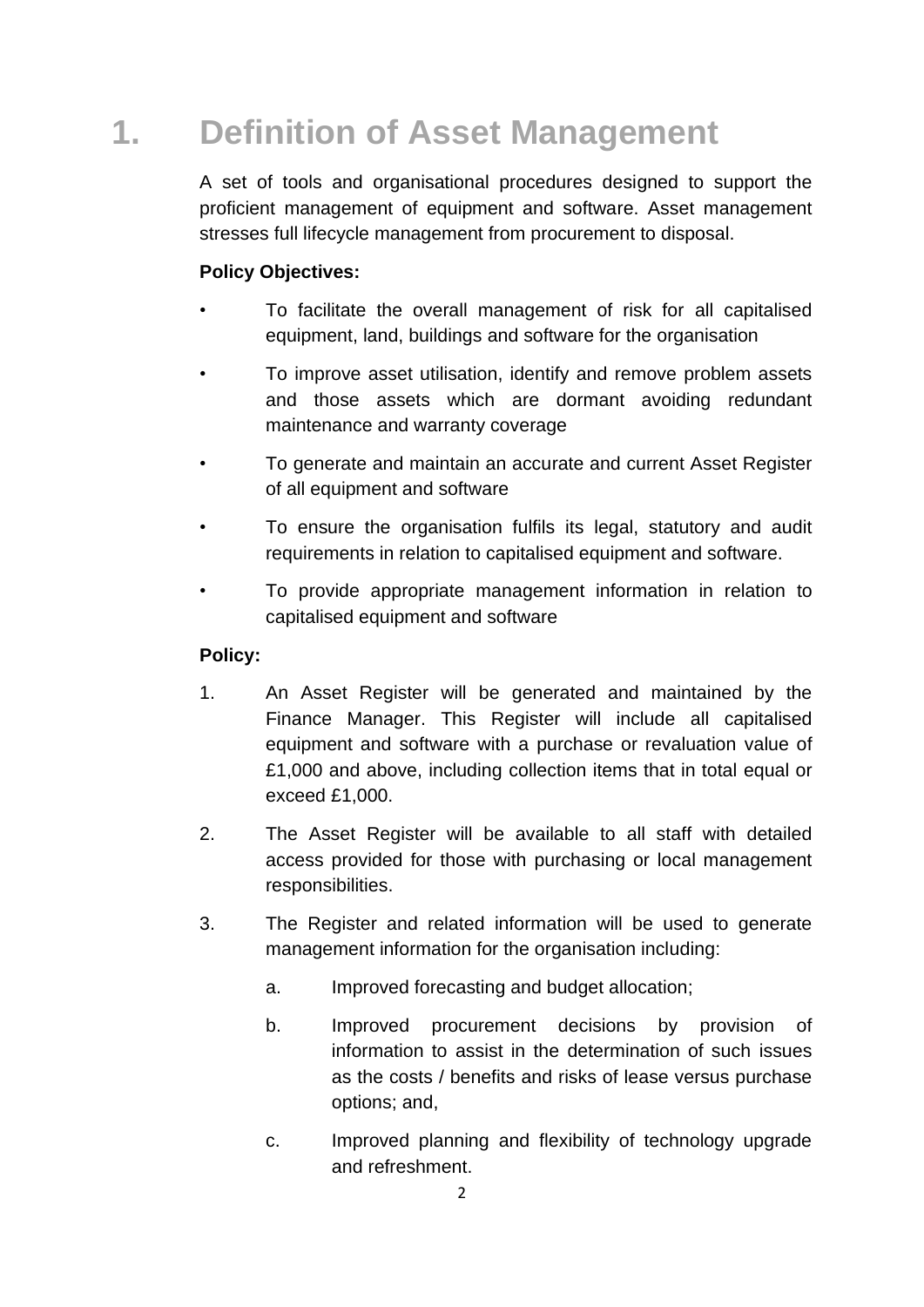- 4. A single process will, as far as possible, be employed for the procurement, maintenance and disposal of all capitalised equipment and software. The process and procedures in relation to the life-cycle of equipment is outlined in the policy statements of the annual accounts which are compiled in compliance with current financial regulations. These processes will assist the organisation to:
	- a. Ensure assets are subject to the appropriate disposal processes which abide by all legal, statutory or audit requirements.
	- b. Ensure that design specifications for equipment are directly linked to business requirements and address the entire lifecycle.
	- c. Reduce over-provisioning of equipment and software.

### **2. Disposal**

- 1.1 Entities that dispose of capital assets and redundant or excess stock/property need to ensure they have clearly set out processes to ensure that the disposal of unwanted resources takes place in a transparent and accountable manner.
- 1.2 Disposals should be carefully planned and conducted so that they maximise value for money for the Council and minimise opportunities for exploitation by individual employees, private persons or organisations.
- 1.3 The Town Clerk is responsible for ensuring that this policy is followed.

### **3. Definitions**

2.1 Assets: include but may not be limited to, financial assets (debtors, loans), real property, plant and equipment, furniture and fittings, vehicles, intellectual property, data and information.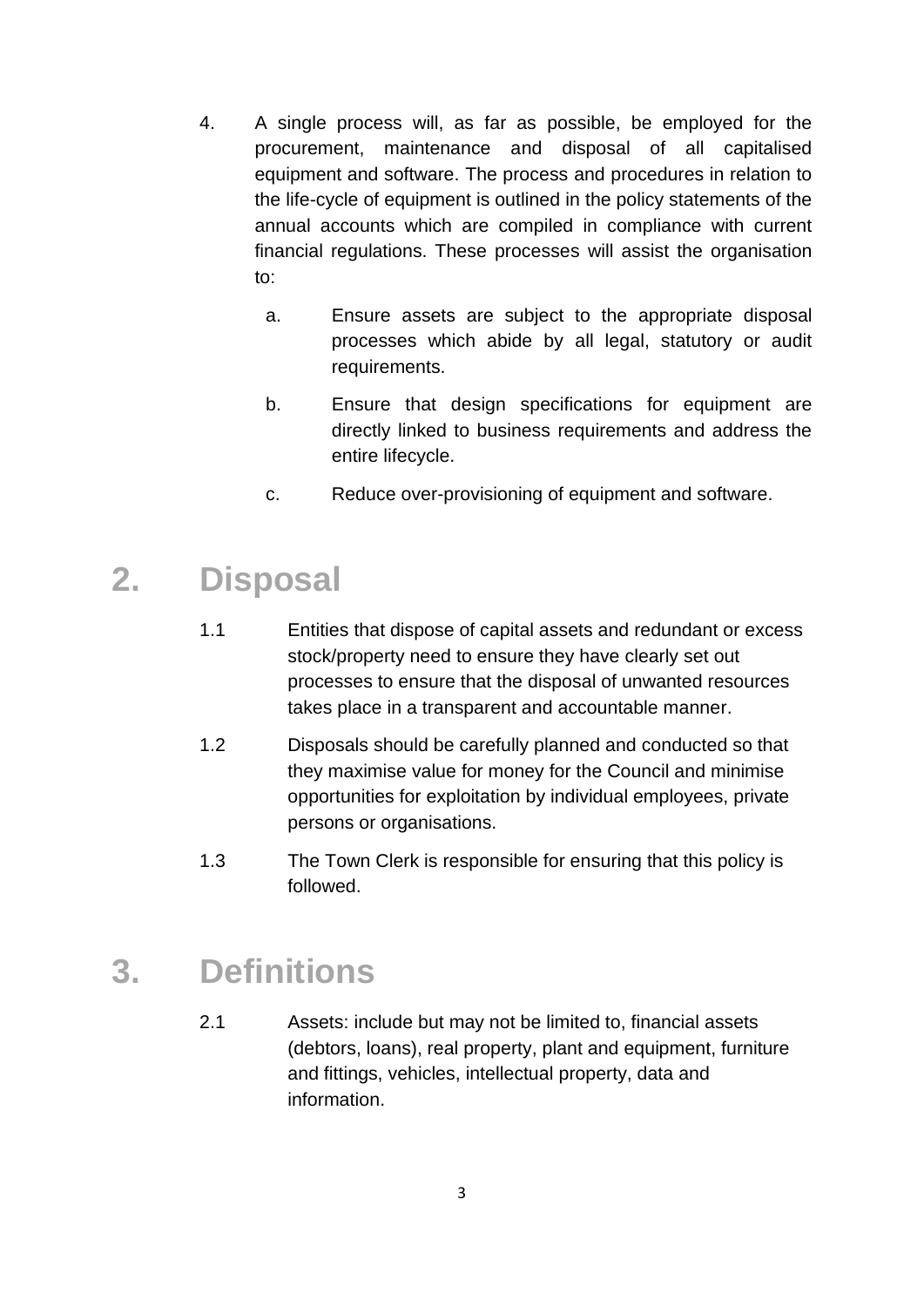- 2.2 Disposal: includes the sale, scrapping, write-off, barter, trading or any other means of ceasing beneficial ownership or custody of assets.
- 2.3 Write off: specifically refers to the removal of an asset from the Council asset register, or Statement of Financial Position, at nil value.

### **4. Principles**

- 3.1 Assets will be disposed of in a manner that ensures the Council achieves the best net value of the asset.
- 3.2 Disposals will be conducted in an efficient, effective and transparent manner.
- 3.3 All asset disposals will be appropriately authorised by The Town Clerk for assets valued at £1000 or below and the Policy and Resources Committee for assets valued above £1000, and adequately documented in the Asset Disposal Folder.
- 3.4 Disposal processes will ensure that assets that are sold or scrapped are removed appropriately from the asset register and financial records and will facilitate appropriate stewardship of assets.
- 3.5 Council Officers and Members must not be advantaged over members of the public.
- 3.6 At no time will any assets be disposed of directly to Officers and/or Members. Officers and/or Members may purchase an asset in an open tender process provided they have no decision making involvement in the disposal process.
- 3.7 All disposals of assets will be through an open, fair and transparent process. Wherever possible this will be achieved by open tender.
- 3.8 Independent appraisals of value will be obtained for higher value assets prior to their disposal as set out in the procedures.
- 3.9 There will be occasions where assets have only a nominal value and are obsolete to the Council, but may be of use to another organisation e.g. a charity. In these instances the Town Clerk will take a report to the Policy and Resources